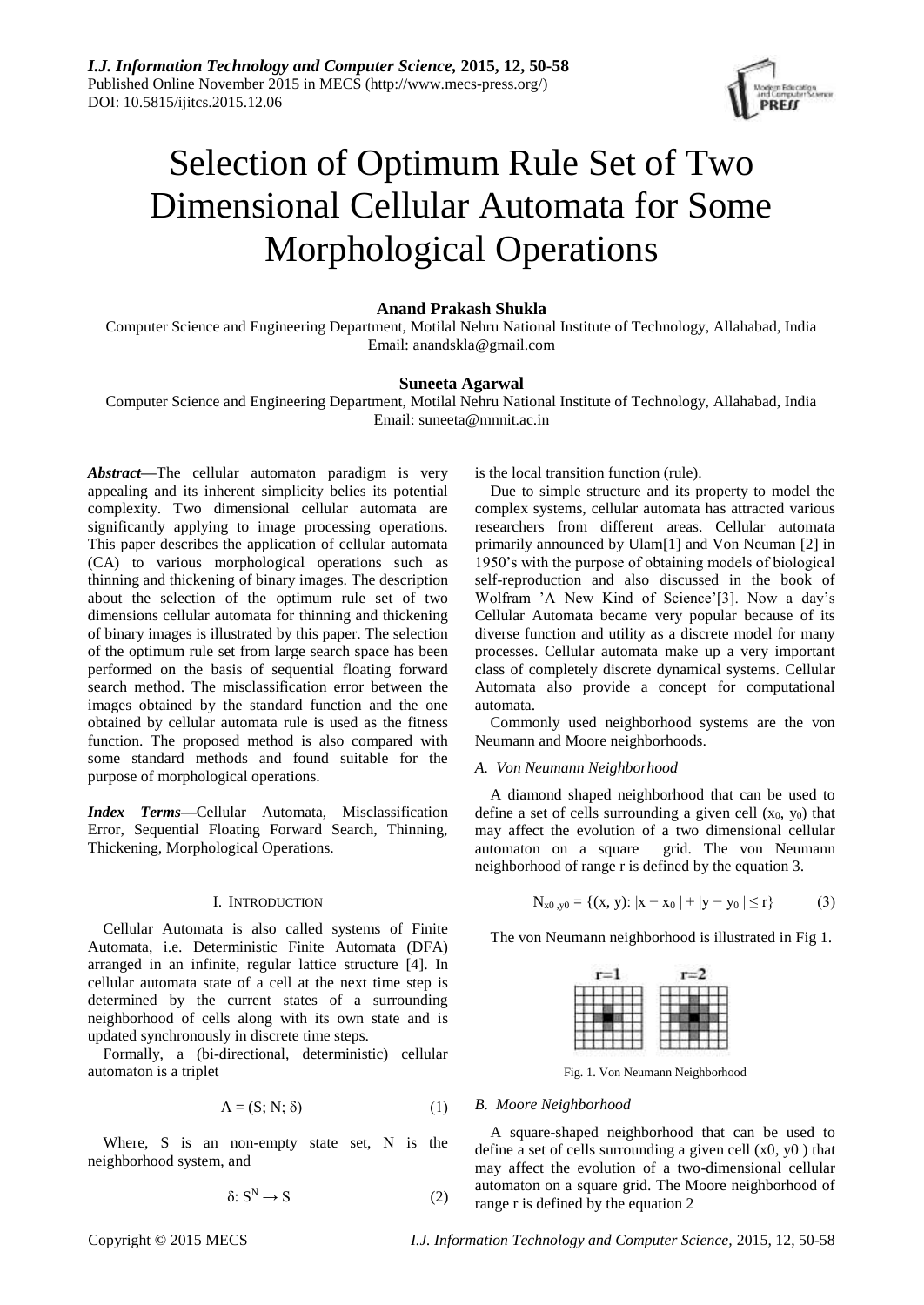$$
N_{x0, y0} = \{(x, y): |x - x_0| \le r, |y - y_0| \le r\}
$$
 (4)

Moore neighborhoods is illustrated in Fig. 2



Fig. 2. Moore Neighborhood

## *C. Application of Cellular Automata*

Some applications of cellular automata in modeling, controlling and analyzing of the behavior of complex are: The Games of Life [5], biological systems [6], Cellular automata in environmental system and ecological system [7], [8], CA in edge deduction [9], [10], [11], Cellular automata in the traffic system [12], CA in image processing [13]. Cellular automata in machine learning and control [14] and CA in cryptography [15].

Digital image processing(DIP) has very wide applications and almost all of the technical fields are impacted by DIP and it plays an important role in real life applications such as traffic analysis [32], satellite television, computer tomography and magnetic resonance imaging as well as in areas of research and technology such as biological information systems and astrophysics[16].Also it is used in Image sharpening and restoration, feature selection[31], Medical field, Remote sensing, Transmission and encoding, Machine/Robot vision, Color processing[30], Pattern recognition, Video processing, Microscopic Imaging etc.

Cellular automata are used in various image processing tasks such as image filtering in a better way than some existing filters in denoising process [17], [18], connected set morphology thinning and thickening of images [17], edge detection in digital images that provide boundaries of images[19], image segmentation which is an integral part of image processing applications like medical image analysis and photo editing[20], [19] and in Image Enhancement because of its dynamic behavior[21]. The advantage of cellular automata is that it provides simplicity in complexity i.e. though each cell has an extremely limited view of the system (just its immediate neighbors) and each cell generally contains simple rules, the combination of an array of cells with their local interaction leads to more sophisticated emergent global behavior of the system. This paper concentrates on the selection of the set of rules among the all possible combination of two dimensional cellular automata rules for the thinning and thickening process with their applications in different fields.

# II. OPTIMIZATION OF CELLULAR AUTOMATA RULES

Cellular automata rule optimization is basically used to select the best possible rule set, among the all possible combination of rules, to perform the particular task, such as performance of cellular automata in image processing like- calculating distance features, Template Matching, noise filtering, thinning thickening, Image Sharpening, Simple Object Recognition using rule sets which provide specific operations to their states at each step of time.

#### *A. Related Work*

To find out the optimum rule set, feature selection is acquiescent and can be performed using branch and bound algorithms [22]. In automatically optimization of rules most of the researchers focus in the density classification problem[20] that is recognized as a standard for exploring cellular automata rules with universal properties. Some authors further applied standard genetic algorithm (GA) for learning rules [20] [23]. A standard genetic programming platform is used in learning and training of cellular automata[24]. There are various feature selection methods that were introduced also consider GA and SFFS (sequential floating forward search)[24], [25], [17], where SFFS have better characteristics over the GA approach. Rule set automatically generated by evolutionary algorithms but probably this procedure was applied to artificial problems like- Majority Problem or for boundary detection in binary images[26], [27]. It depends on a rule set produced exact target output by increasing the size of neighborhood [28]. A form of hill climbing and backtracking algorithms also used to identify the rules. To optimize the cellular automata rules for image's thinning and thickening process Paul Rosin[17] has been used root mean square(RMS) error criterion and Hausdorff distance error measures with SFFS procedure as objective function. But this approach did not produce satisfactory results and produced some lines in fragmented way. Fragmented problem overcame by an algorithm and two cycle cellular automata to produce better results in learning of rules[17].

## III. OPTIMIZATION OF CELLULAR AUTOMATA RULES FOR IMAGE THINNING AND THICKENING

Thinning and Thickening words come under the morphology operations that refer to form and structure; in computer visualization it can be used to refer to the shape of a region.

Thinning algorithms on binary images have a long history in image processing, because of their value in deriving higher representations (and compressed encodings) of the information in a bitmap. Thinning is a procedure to remove selected foreground pixels from binary images like erosion or opening. It is normally applied to binary images and produces another binary image as output. It can be used for several applications, but is particularly useful for skeletonization.

Thickening is a morphological operation that is used to breed particular regions of forefront pixels in binary images, that could be seem as dilation or closing. Basically Thickening process only applied to binary images, and by this it produces another binary image as output. The thickening operation is related to the hit-andmiss transform, There are various applications in image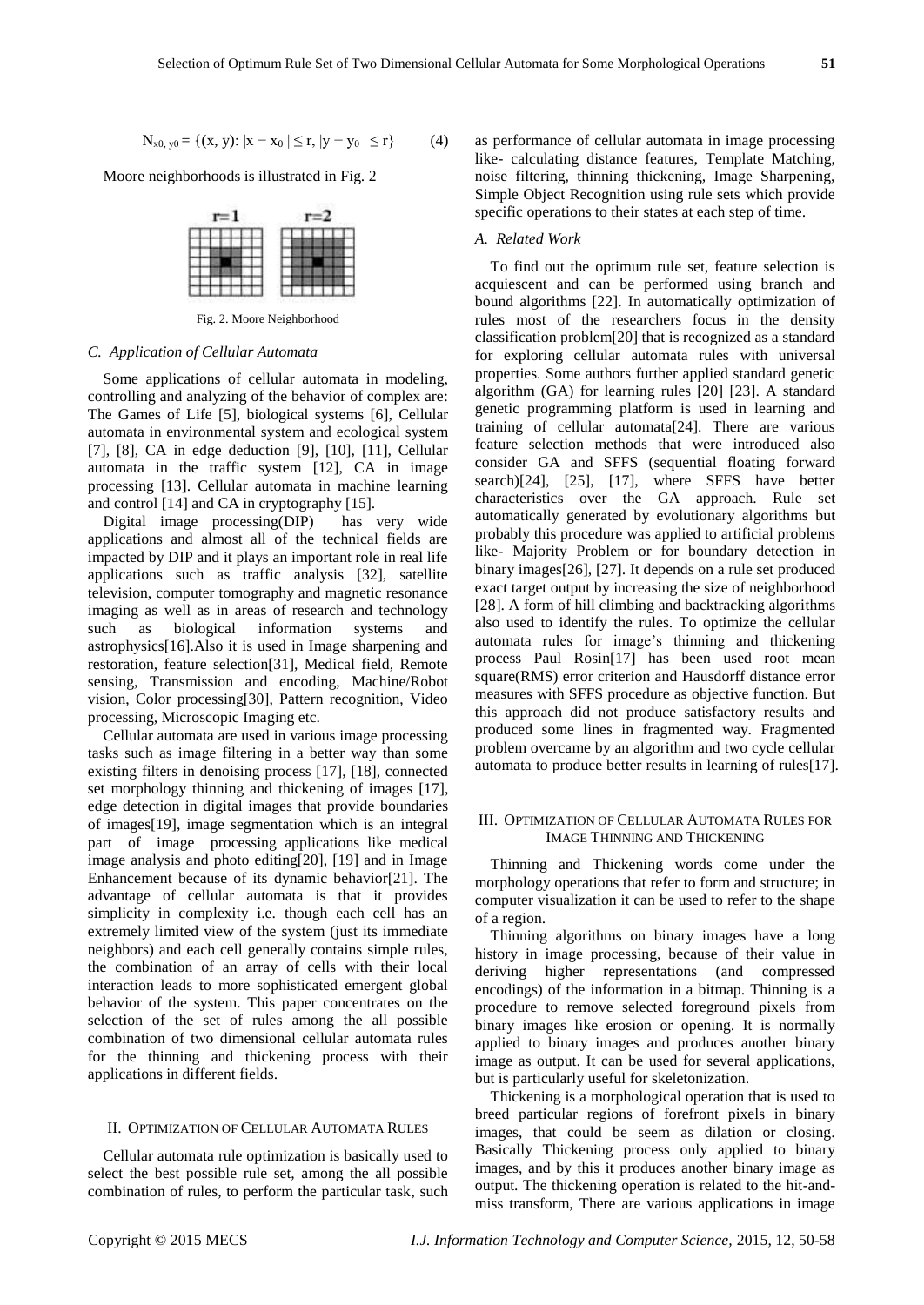processing where thinning and thickening are used for different purposes as- Thinned images possess a subset of the original information that is useful for applications such as segmentation, feature extraction, vectorization, and pattern identification and thickening includes determining the approximate convex hull of a shape, to study any disease growing cell in spreading manner and determining the skeleton by zone of influenced region.

#### IV. METHODOLOGY

In this paper the binary images are considered i.e. cells have two states(white or black) and Moore neighborhood is considered in which the cells are eight ways connected and fixed value boundary conditions are applied which means transition rules are only applied to non boundary cells. The initial cell values are considered as the pixel values of the input image. As the Moore neighborhood is considered there are  $2<sup>8</sup>$  rules are possible which are reduced to 51 by considering the  $45^{\circ}$  rotational symmetry and bilateral reflections [17]. Now the aim is to find the rule or set of rules among these selected 51 rules which provides the best thinning and thickening of the given image. Before applying the rules, the thinning and thickening of input image is obtained by the standard

function bwmorph() available in the MATLAB and the resulting images are saved for the further references.

In order to select the best rule set for thinning of white portion, first the 3 x 3 neighborhood pattern of rule, as shown in Fig. 3, is compared with the 3 x 3 neighbors of the current pixel of input image. If both are not same then the central pixel is inverted in case of central white pixel. This operation is performed for all white pixels of the image. Each rule among 51 rules is applied at one time and the resulting image is compared with the image obtained by the standard function bwmorph(). Then the misclassification error[29] has been consider which is best suited for the classification of the thinned(thickened) white portion with standard function and rule set. The misclassification error is defined as

error = 
$$
1 - \frac{|B_0 \cap B_T| + |F_0 \cap F_T|}{B_0 + F_0}
$$
 (5)

Where, Fo and Bo shows the white and black pixels of the image obtained by the cellular automata rule whereas  $F_T$  and  $B_T$  are the white and black pixels of target image obtained by the standard function.



Fig. 3. Rule Set under Consideration

To compute the rule set for the thickening of the image the same procedure is used for the central black pixel i.e. if the central pixel is black and the encoded neighborhood pattern does not match with the encoded rule then the central pixel is inverted.

Proposed approach is providing Thinning and Thickening of white region on different images taking the advantage of cellular automata rules. The current paper shows only a subpart of test images to shown a fine visibility of the result.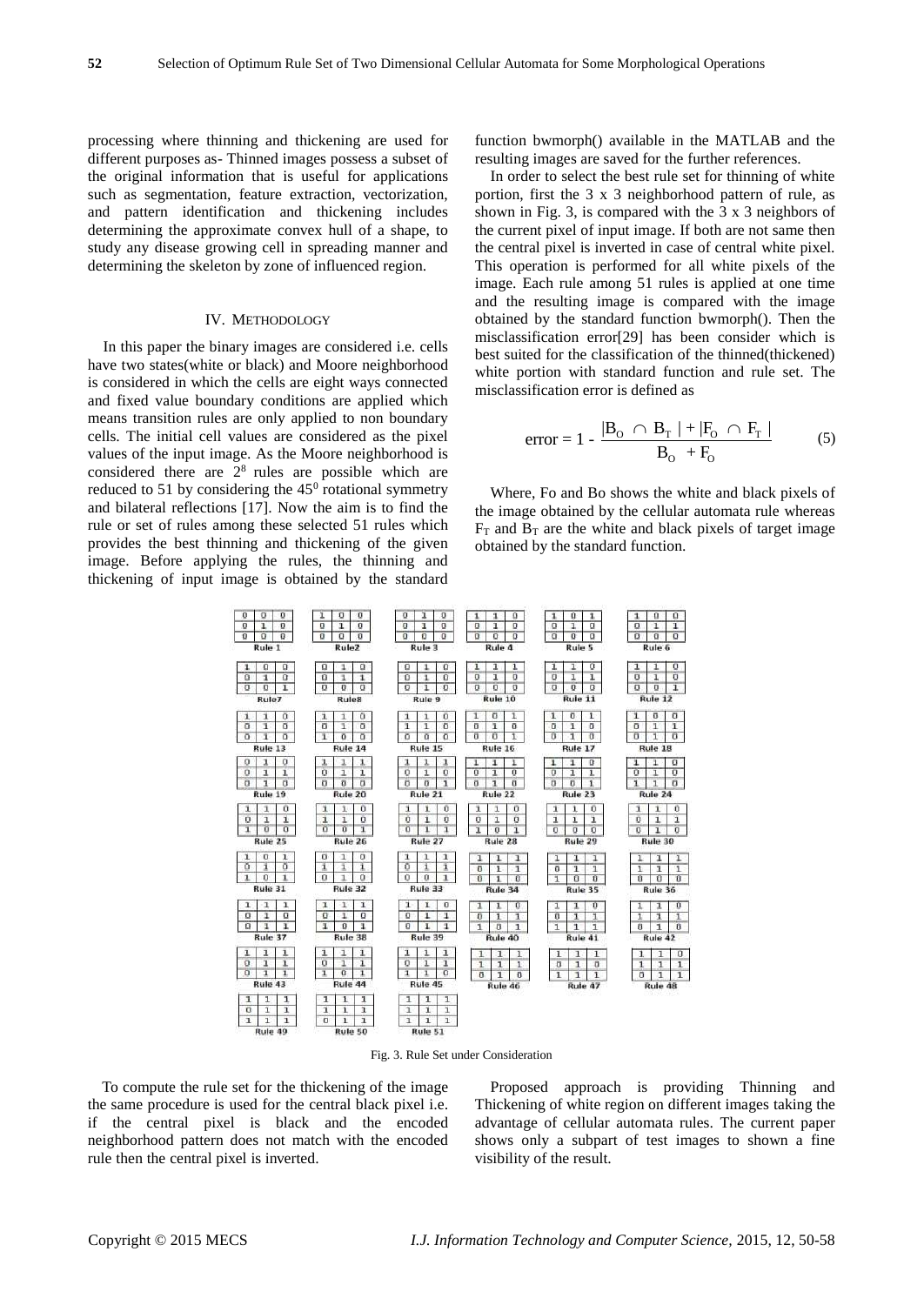| Algorithm 1 Algorithm for Thining by Cellular Automata Rules |                                                                                               |  |  |  |  |  |
|--------------------------------------------------------------|-----------------------------------------------------------------------------------------------|--|--|--|--|--|
|                                                              | 1: PROCEDURE CA THIN(A)                                                                       |  |  |  |  |  |
| 2:                                                           | Input : image A                                                                               |  |  |  |  |  |
| 3:                                                           | $m \leftarrow 1$                                                                              |  |  |  |  |  |
| 4:                                                           | $B \leftarrow A$ // Save image A secondary image B                                            |  |  |  |  |  |
| 5:                                                           | $E \leftarrow$ bwmorph(B) // thin the images by standard function bwmorph(),                  |  |  |  |  |  |
| 6:                                                           | repeat                                                                                        |  |  |  |  |  |
| 7:                                                           | $C \leftarrow B$                                                                              |  |  |  |  |  |
| 8:                                                           | For every pixel $C[i, j]$ and Rule number = m                                                 |  |  |  |  |  |
| 9:                                                           | begin                                                                                         |  |  |  |  |  |
| 10:                                                          | $S1 \leftarrow 3 \times 3$ neighbors of C[i][j].                                              |  |  |  |  |  |
| 11:                                                          | $S2 \leftarrow 3 \times 3$ matrix of Rule m                                                   |  |  |  |  |  |
| 12:                                                          | if C[i, j] = white and S1 != S2 then                                                          |  |  |  |  |  |
| 13:                                                          | $B[i, j] \leftarrow Invert (C[i, j])$                                                         |  |  |  |  |  |
| 14:                                                          | end for                                                                                       |  |  |  |  |  |
| 15:                                                          | error[m] = 1 - $\left  \underline{Bo} \cap \overline{B}T \right  + \left  Fo \cap FT \right $ |  |  |  |  |  |
|                                                              | $Bo + Fo$                                                                                     |  |  |  |  |  |
| 16:                                                          | $m \leftarrow m+1$                                                                            |  |  |  |  |  |
| 17:                                                          | until $m = 51$                                                                                |  |  |  |  |  |
|                                                              |                                                                                               |  |  |  |  |  |

Algorithm 2 Sequential Floating Forward Search

```
1: procedure SFFS
2: Step 1:
3: Y \leftarrow \{\phi\}4: Step 2:
5: Select the best feature
6: x^+ \leftarrow \text{argmaxJ} (Zk + x) | x \notin Zk7: Zk \leftarrow Zk + x+8: k=k+1
9: Step 3:
10: Select the worst feature
11: x-← argmaxJ (Zk-x) | x \in Zk12: Step 4:
13: if J (Zk - x<sup>-</sup>) > J (Zk) then
14: Zk \leftarrow Zk - x-15: k = k + 116: Go to Step 3
17: else
18: Go to Step 2
```
The proposed method is shown as the procedure CA\_THIN in algorithm 1. The rules are referred in the procedure by the rule number. The rules are numbered from 1 to 51 in Fig. 3 from left to right and upwards down manner. The proposed algorithm is initialized by setting the value of m as 1, here m shows the rule number. To find the thinning of the white portion, only white portion of the image is considered. For every white pixel, the 3x3 neighbors of pixel is considered and it is matched with the rule selected. If the 3x3 pattern of the pixel does not match with the rule under consideration then the central pixel is inverted otherwise it remains unchanged. This is applied for whole white portions of the image. When the whole image has been processed the misclassification error shown by the equation 5 is computed and stored in an array of error, where index of the array shows the error found by the particular rule number. Note that the black portion of the image is not considered here.

In each step each image pixel should be processed in

parallel. However, since it is used as sequential operation, repeated until the maximum number of pixels matched to the standard method, the processed pixels are stored in a secondary image C. At the end of every iteration this processed pixel is copied back to original image.

In order to find the thickening of the white portion the same procedure with slight change can be used. To find the thickening, the algorithm 1 is applied to the black portion of the image. It should be noted that the rules shown in Fig. three are only for central white pixels. For central black pixel the rules shown in Fig. 3 are inverted.

To find the optimum set of the rules the sequential floating forward search(SFFS) method is used. The SFFS is a deterministic search method which provide the effectiveness equivalent to the genetic algorithm (GA)[23]. The algorithm 2 shows the SFFS algorithm.

Let Yk denote the rule set at iteration and its score be J (Zk ). Here, It is defined by the result of the algorithm by applying the CA rule set to the input image and computing the fitness function. Step 1 show that the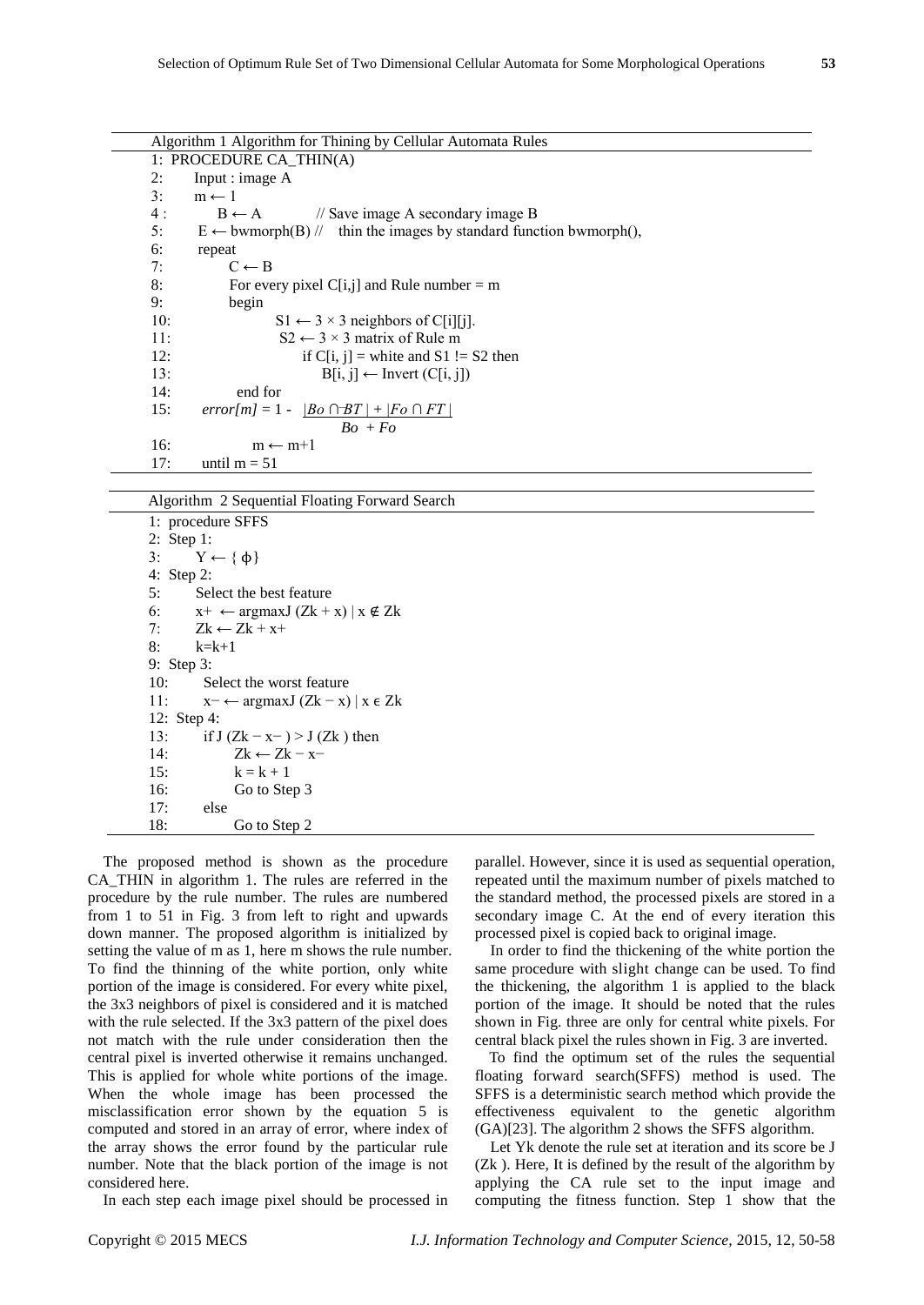initial set is empty. In step 2 at each iteration, all rules are considered for addition to the rule set and only the rule giving the maximum score is added the resulting rule set. This process is repeated until no improvements in score are gained by adding rules. In step 3, each rule in rule set found in step 2 is removed to find the rule whose removal provides the resulting rule set with the improved value of objective function. As shown in step 4 if removal of the rule cause the better score of the objective function then it is discarded from the rule set and again next rule is tried for the deletion and process go to step 3. Otherwise, the process go to step 2 for the addition of new rule to the rule set.

#### V. EXPERIMENTAL RESULTS

Following experiments are performed by using MATLAB 2014a. Considering 51 rules, which are used to provide thin or thick images at different iteration. Aforementioned procedure has been implemented and one pixel thinned image generated by the function bwmorph() available in MATLAB has been considered for the comparison purpose. In order to train the rule set 20 binary sample images are carefully selected in such a way that the images contains all kind of shapes such as lines, circles, cones and some complicated structures. Then the rules are trained by using the objective f unction misclassification error with the thinned image by the SFFS method as described in the previous section. In all the images the trained rule set which gives the best thinning result is rule number 51 as shown in Fig. 4.

Fig. 4. Rule learned for Thinning and Thickening

Fig. 5 shows the original input image. Then learned rule 51 is applied to these images which produced result in Fig. 6 that are compared to thinned images produced by standard function bwmorph() in shown in Fig. 7. Similarly, Fig. 8 and 9 show the results for thickening. It is also found that rule number 51 have the minimum misclassification error for the thickening operation and the images of Fig. 8 shows the result of the thickening performed by the rule 51 and Fig. 9 shows the thickening result of bwmorph(). Besides these images experiment of optimization of cellular automata for thinning and thickening of images using best rules set at which minimum misclassification error is occurred in corresponding to standard function is done on several other images and in all the cases the rule number 51 shown in Fig. 4 is found best for the thinning and thickening operations.

Since the proposed algorithm is simulated on the sequential machine in MATLAB 2014a the time required to find the result is high. But once the rule set is trained for the thinning and thickening, then it is quite easier to apply the trained rule set to the images to find the desired result.



Fig. 5. Original Images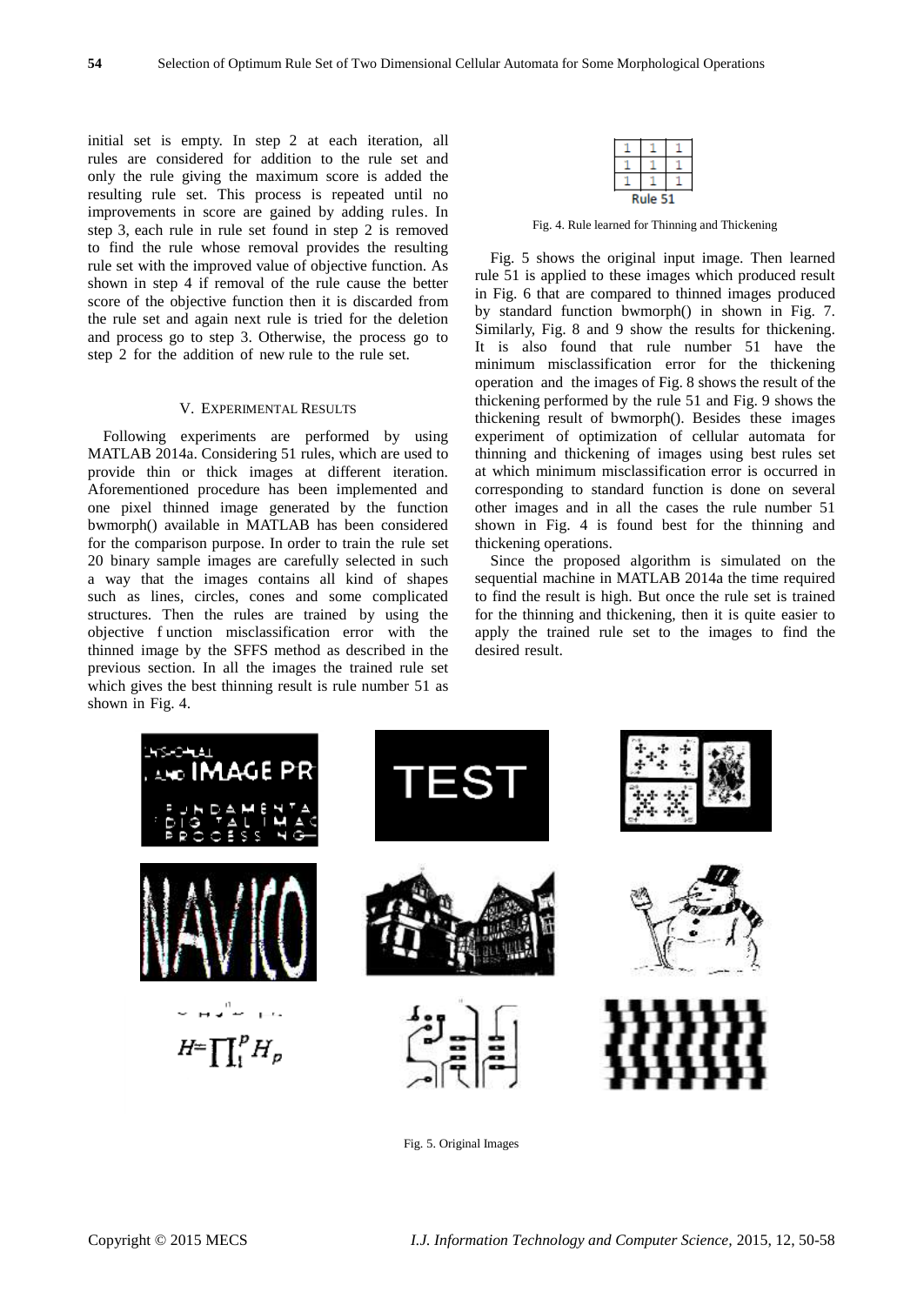







Fig. 6. Image Thinned by cellular automata rule.











![](_page_5_Picture_12.jpeg)

Fig. 7. Image Thinned by Standard Function

![](_page_5_Picture_14.jpeg)

![](_page_5_Picture_15.jpeg)

![](_page_5_Picture_16.jpeg)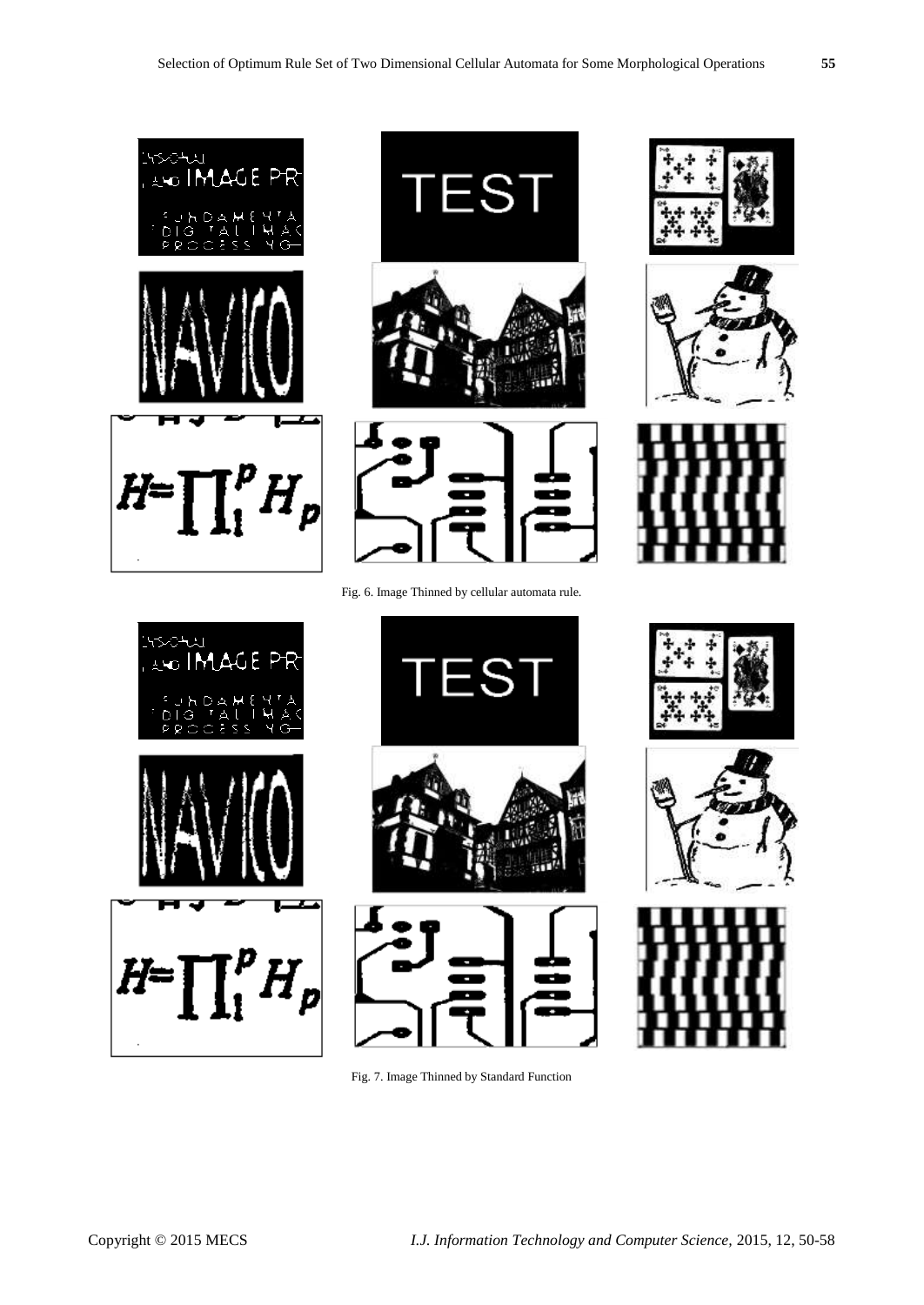![](_page_6_Figure_1.jpeg)

Fig. 9. Images Thickend by standard function.

## VI. CONCLUSION AND FUTURE WORK

Results for the thinning and thickening of binary images through cellular automata rules are encouraging. The resulting rule sets provides comparable thinning and thickening as compared with the standard function bwmorph().Implementation and use of cellular automata rules is easier and straight forward as compare to other methods and also the size and the dimensions of images does not affect the complexity of the cellular automata. It is also required to mention that the aim to use the cellular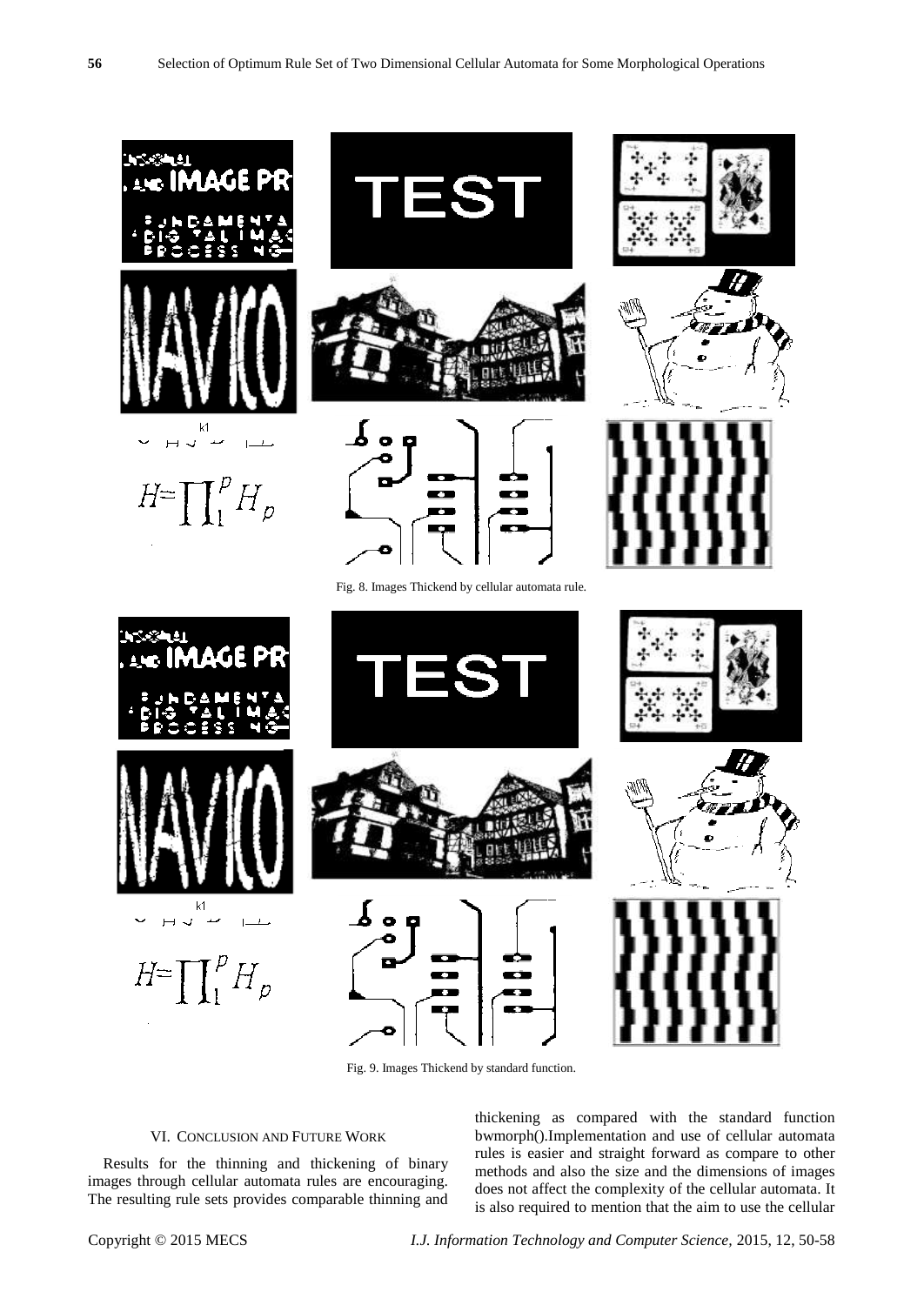automata is to provide simplicity to solve the complex processes which is fulfilled in our experiment and clearly depicted in the results section. As the work presented in the paper is limited in thinning and thickening with the use of the sequential floating forward search method. It can be extended for some other morphological and image processing operations.

#### **REFERENCES**

- [1] S. Ulam, "Some ideas and prospects in biomathematics," *Annual review of biophysics and bioengineering*, vol. 1, no. 1, pp. 277–292, 1972.
- [2] J. Von Neumann, A. W. Burks et al., "Theory of selfreproducing automata," 1966.
- [3] S. Wolfram, A new kind of science. Wolfram media Champaign, 2002, vol. 5.
- [4] M. Sipper, "The evolution of parallel cellular machines: Toward evol- ware," BioSystems, vol. 42, no. 1, pp. 29–43, 1997.
- [5] M. Gardner, "Mathematical games: The fantastic combinations of john conways new solitaire game life," Scientific American, vol. 223, no. 4, pp. 120–123, 1970.
- [6] H. De Garis, "Cam-brain the evolutionary engineering of a billion neuron artificial brain by 2001 which grows/evolves at electronic speeds inside a cellular automata machine (cam)," in Towards evolvable hardware. Springer, 1996, pp. 76–98.
- [7] S. Aassine and M. C. El Jaı, "Vegetation dynamics modelling: a method for coupling local and space dynamics," Ecological modelling, vol. 154, no. 3, pp. 237– 249, 2002.
- [8] R. Smith, "The application of cellular automata to the erosion of landforms," Earth Surface Processes and Landforms, vol. 16, no. 3, pp. 273–281, 1991.
- [9] C.-l. Chang, Y.-j. Zhang, and Y.-Y. Gdong, "Cellular automata for edge detection of images," in Machine Learning and Cybernetics, 2004. Proceedings of 2004 International Conference on, vol. 6. IEEE, 2004, pp. 3830– 3834.
- [10] T. Kumar and G. Sahoo, "A novel method of edge detection using cellular automata," International Journal of Computer Applications, vol. 9, no. 4, pp. 0975–8887, 2010.
- [11] S. Wongthanavasu and R. Sadananda, "Pixel-level edge detection using a cellular automata-based model," Advances in Intelligent Systems: Theory and Applications, vol. 59, pp. 343–351, 2000.
- [12] M. Fukui and Y. Ishibashi, "Traffic flow in 1d cellular automaton model including cars moving with high speed," Journal of the Physical Society of Japan, vol. 65, no. 6, pp. 1868–1870, 1996.
- [13] A. Popovici and D. Popovici, "Cellular automata in image processing," in Fifteenth International Symposium on Mathematical Theory of Net- works and Systems, vol. 1, 2002.
- [14] F. M. Marchese, "A directional diffusion algorithm on cellular automata for robot path-planning," Future Generation Computer Systems, vol. 18, no. 7, pp. 983–994, 2002.
- [15] S. Nandi, B. Kar, and P. Pal Chaudhuri, "Theory and applications of cellular automata in cryptography," Computers, IEEE Transactions on, vol. 43, no. 12, pp. 1346–1357, 1994.
- [16] L. S. Davis, "A survey of edge detection techniques," Computer graphics and image processing, vol. 4, no. 3, pp. 248–270, 1975.
- [17] P. L. Rosin, "Training cellular automata for image processing," Image Processing, IEEE Transactions on, vol. 15, no. 7, pp. 2076–2087, 2006.
- [18] A P Shukla, S Chauhan and S Agarwal "Training of cellular automata for image filtering," in Proc. Second International Conference on Advances in Computer Science and Application - CSA 2013,LNCS, pp. 86– 95,2013.
- [19] Y. Y. Boykov and M.-P. Jolly, "Interactive graph cuts for optimal boundary & region segmentation of objects in nd images," in Computer Vision, 2001. ICCV 2001. Proceedings. Eighth IEEE International Conference on, vol. 1. IEEE, 2001, pp. 105–112.
- [20] M. Mitchell, J. P. Crutchfield, R. Das et al., "Evolving cellular automata with genetic algorithms: A review of recent work," in Proceedings of the First International Conference on Evolutionary Computation and Its Applications (EvCA96), 1996.
- [21] G. Sahoo, T. Kumar, B. Raina, and C. Bhatia, "Text extraction and enhancement of binary images using cellular automata," International Journal of Automation and Computing, vol. 6, no. 3, pp. 254–260, 2009.
- [22] P. Somol, P. Pudil, and J. Kittler, "Fast branch & bound algorithms for optimal feature selection," Pattern Analysis and Machine Intelligence, IEEE Transactions on, vol. 26, no. 7, pp. 900–912, 2004.
- [23] A. Jain and D. Zongker, "Feature selection: Evaluation, application, and small sample performance," Pattern Analysis and Machine Intelligence, IEEE Transactions on, vol. 19, no. 2, pp. 153–158, 1997.
- [24] D. Andre, F. H. Bennett III, and J. R. Koza, "Discovery by genetic programming of a cellular automata rule that is better than any known rule for the majority classification problem," in Proceedings of the First Annual Conference on Genetic Programming. MIT Press, 1996, pp.3–11.
- [25] H. Hao, C.-L. Liu, and H. Sako, "Comparison of genetic algorithm and sequential search methods for classifier subset selection." in ICDAR. Citeseer, 2003, pp. 765–769.
- [26] A. Adamatzky, "Automatic programming of cellular automata: identifi- cation approach," Kybernetes, vol. 26, no. 2, pp. 126–135, 1997.
- [27] M. Mitchell, P. Hraber, and J. P. Crutchfield, "Revisiting the edge of chaos: Evolving cellular automata to perform computations," arXiv preprint adap-org/9303003, 1993.
- [28] B. Straatman, R. White, and G. Engelen, "Towards an automatic calibration procedure for constrained cellular automata," Computers, Environment and Urban Systems, vol. 28, no. 1, pp. 149–170, 2004.
- [29] W. A. Yasnoff, J. K. Mui, and J. W. Bacus, "Error measures for scene segmentation," Pattern Recognition, vol. 9, no. 4, pp. 217–231, 1977.
- [30] Heidari, Hadis, Abdolah Chalechale, and Alireza Ahmadi Mohammadabadi. "Parallel Implementation of Color Based Image Retrieval Using CUDA on the GPU." International Journal of Information Technology and Computer Science (IJITCS) 6.1 (2013): 33.
- [31] Goswami, Mr Saptarsi, and Amlan Chakrabarti. "Feature Selection: A Practitioner View." (2014).
- [32] Olutayo, V. A., and A. A. Eludire. "Traffic Accident Analysis Using Decision Trees and Neural Journal of Information Technology and Computer Science (IJITCS) 6.2 (2014): 22.